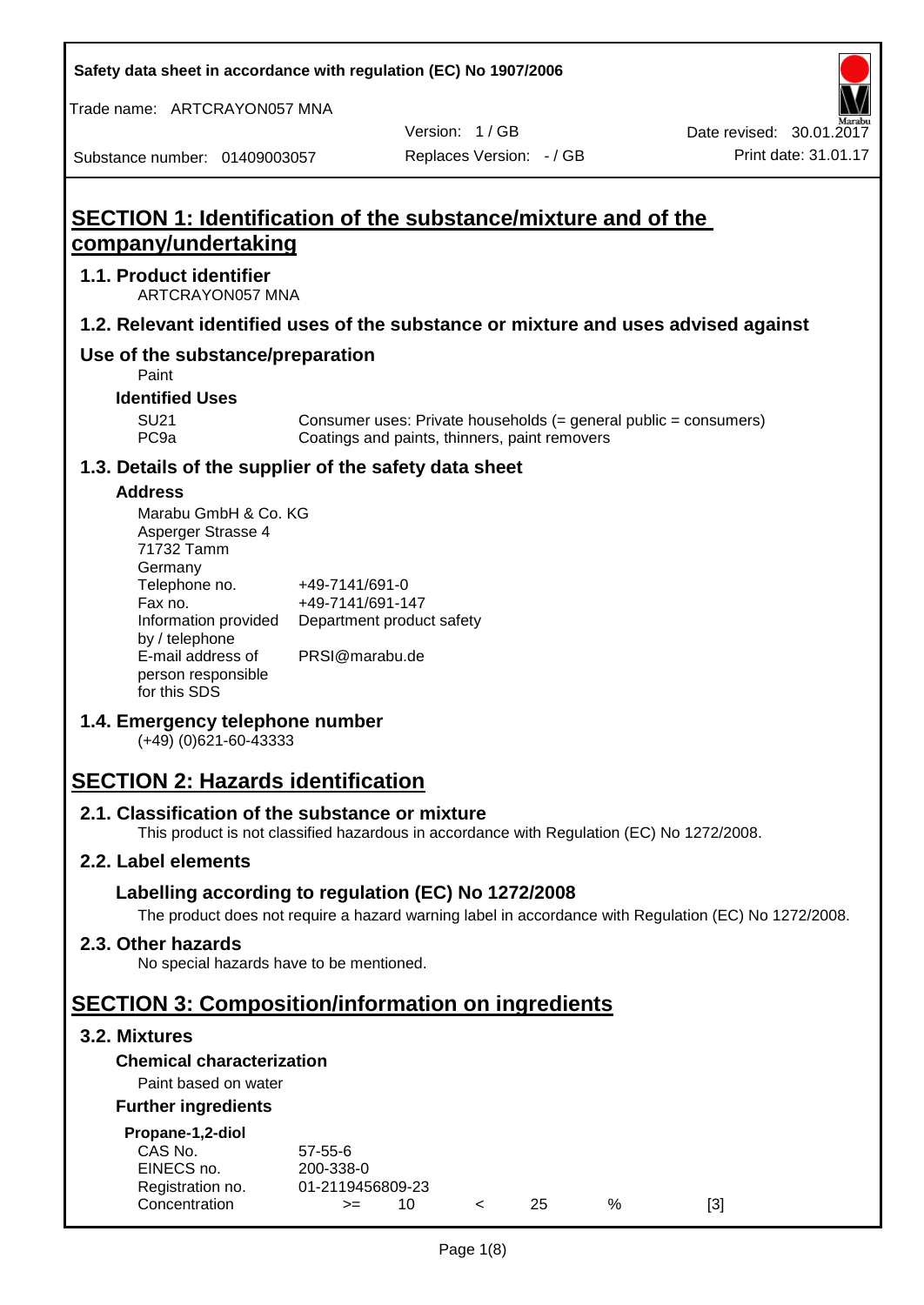#### **Safety data sheet in accordance with regulation (EC) No 1907/2006**

Trade name: ARTCRAYON057 MNA

Substance number: 01409003057 Version: 1 / GB Replaces Version: - / GB Print date: 31.01.17 Date revised: 30.01.2

# **Glycerol**

| CAS No.       | $56 - 81 - 5$ |  |   |     |
|---------------|---------------|--|---|-----|
| EINECS no.    | 200-289-5     |  |   |     |
| Concentration | $>=$          |  | % | [3] |

[3] Substance with occupational exposure limits

# **SECTION 4: First aid measures**

## **4.1. Description of first aid measures**

#### **After skin contact**

Wash with plenty of water and soap. Do NOT use solvents or thinners.

#### **After eye contact**

Separate eyelids, wash the eyes thoroughly with water (15 min.). In case of irritation consult an oculist.

#### **After ingestion**

Rinse mouth thoroughly with water. If larger amounts are swallowed or in the event of symptoms take medical treatment.

#### **4.2. Most important symptoms and effects, both acute and delayed** Until now no symptoms known so far.

## **4.3. Indication of any immediate medical attention and special treatment needed Hints for the physician / treatment**

Treat symptomatically

# **SECTION 5: Firefighting measures**

# **5.1. Extinguishing media**

## **Suitable extinguishing media**

Carbon dioxide, Foam, Sand, Water

# **5.2. Special hazards arising from the substance or mixture**

In the event of fire the following can be released: Carbon monoxide (CO); dense black smoke; Carbon dioxide (CO2); Sulphur dioxide (SO2)

## **5.3. Advice for firefighters**

#### **Other information**

Collect contaminated fire-fighting water separately, must not be discharged into the drains.

# **SECTION 6: Accidental release measures**

**6.1. Personal precautions, protective equipment and emergency procedures** No particular measures required.

## **6.2. Environmental precautions**

No particular measures required.

## **6.3. Methods and material for containment and cleaning up**

Clean preferably with a detergent - avoid use of solvents.

#### **6.4. Reference to other sections**

Information regarding Safe handling, see Section 7. Information regarding personal protective measures, see Section 8. Information regarding waste disposal, see Section 13.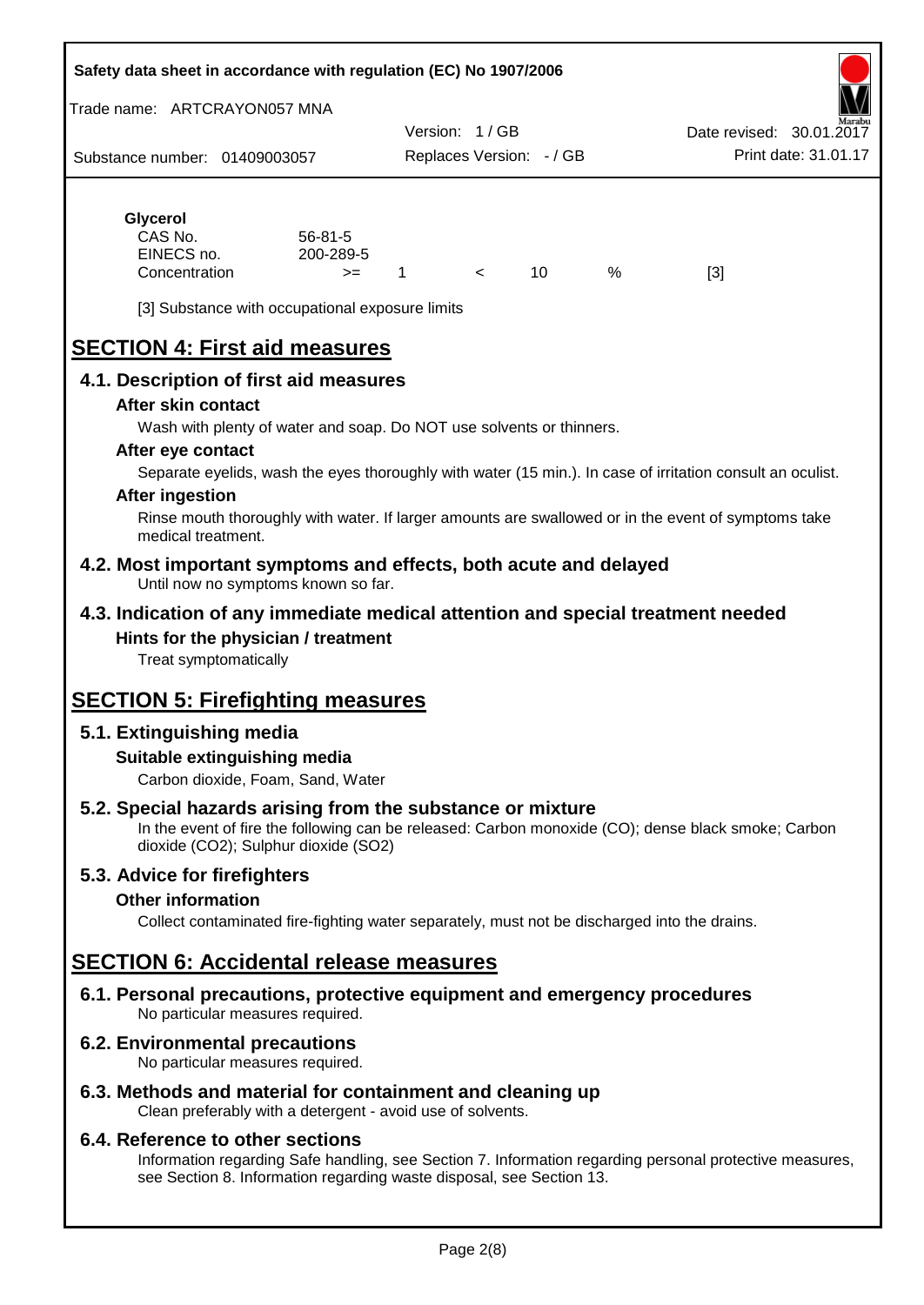| Safety data sheet in accordance with regulation (EC) No 1907/2006                                                                                 |                       |                                                                                                   |                          |
|---------------------------------------------------------------------------------------------------------------------------------------------------|-----------------------|---------------------------------------------------------------------------------------------------|--------------------------|
| Trade name: ARTCRAYON057 MNA                                                                                                                      |                       |                                                                                                   |                          |
|                                                                                                                                                   |                       | Version: 1/GB                                                                                     | Date revised: 30.01.2017 |
| Substance number: 01409003057                                                                                                                     |                       | Replaces Version: - / GB                                                                          | Print date: 31.01.17     |
| <b>SECTION 7: Handling and storage</b>                                                                                                            |                       |                                                                                                   |                          |
| 7.1. Precautions for safe handling                                                                                                                |                       |                                                                                                   |                          |
| Advice on safe handling<br>Advice on protection against fire and explosion<br>No special measures required.                                       |                       | Avoid skin and eye contact. Smoking, eating and drinking shall be prohibited in application area. |                          |
| Temperature class                                                                                                                                 | T <sub>2</sub>        | Classification of fires / temperature class / Ignition group / Dust explosion class               |                          |
| 7.2. Conditions for safe storage, including any incompatibilities<br>Requirements for storage rooms and vessels<br>Store in frostfree conditions. |                       |                                                                                                   |                          |
| Storage class according to TRGS 510                                                                                                               |                       |                                                                                                   |                          |
| Storage class according to<br><b>TRGS 510</b>                                                                                                     | 12                    | Non-combustible liquids                                                                           |                          |
| 7.3. Specific end use(s)<br>Paint                                                                                                                 |                       |                                                                                                   |                          |
| <b>SECTION 8: Exposure controls/personal protection</b>                                                                                           |                       |                                                                                                   |                          |
| 8.1. Control parameters                                                                                                                           |                       |                                                                                                   |                          |
| <b>Exposure limit values</b>                                                                                                                      |                       |                                                                                                   |                          |
| Glycerol                                                                                                                                          |                       |                                                                                                   |                          |
| List                                                                                                                                              | EH40                  |                                                                                                   |                          |
| Type<br>Value                                                                                                                                     | WEL<br>10             | mg/m <sup>3</sup>                                                                                 |                          |
| <b>Status: 2011</b>                                                                                                                               |                       |                                                                                                   |                          |
| Propane-1,2-diol                                                                                                                                  |                       |                                                                                                   |                          |
| List                                                                                                                                              | EH40                  |                                                                                                   |                          |
| <b>Type</b><br>Value                                                                                                                              | <b>OES</b><br>10      | mg/m <sup>3</sup>                                                                                 |                          |
| <b>Status: 2011</b>                                                                                                                               |                       |                                                                                                   |                          |
| <b>Other information</b>                                                                                                                          |                       |                                                                                                   |                          |
| There are not known any further control parameters.                                                                                               |                       |                                                                                                   |                          |
| 8.2. Exposure controls                                                                                                                            |                       |                                                                                                   |                          |
| <b>Exposure controls</b><br>Provide adequate ventilation.                                                                                         |                       |                                                                                                   |                          |
|                                                                                                                                                   |                       |                                                                                                   |                          |
| <b>SECTION 9: Physical and chemical properties</b>                                                                                                |                       |                                                                                                   |                          |
| 9.1. Information on basic physical and chemical properties                                                                                        |                       |                                                                                                   |                          |
| <b>Form</b>                                                                                                                                       | liquid                |                                                                                                   |                          |
| <b>Colour</b><br><b>Odour</b>                                                                                                                     | coloured<br>odourless |                                                                                                   |                          |
|                                                                                                                                                   |                       |                                                                                                   |                          |
| <b>Odour threshold</b>                                                                                                                            |                       |                                                                                                   |                          |
| Remarks                                                                                                                                           | No data available     |                                                                                                   |                          |
| <b>Melting point</b><br>Remarks                                                                                                                   | not determined        |                                                                                                   |                          |
|                                                                                                                                                   |                       |                                                                                                   |                          |

 $\mathbf{r}$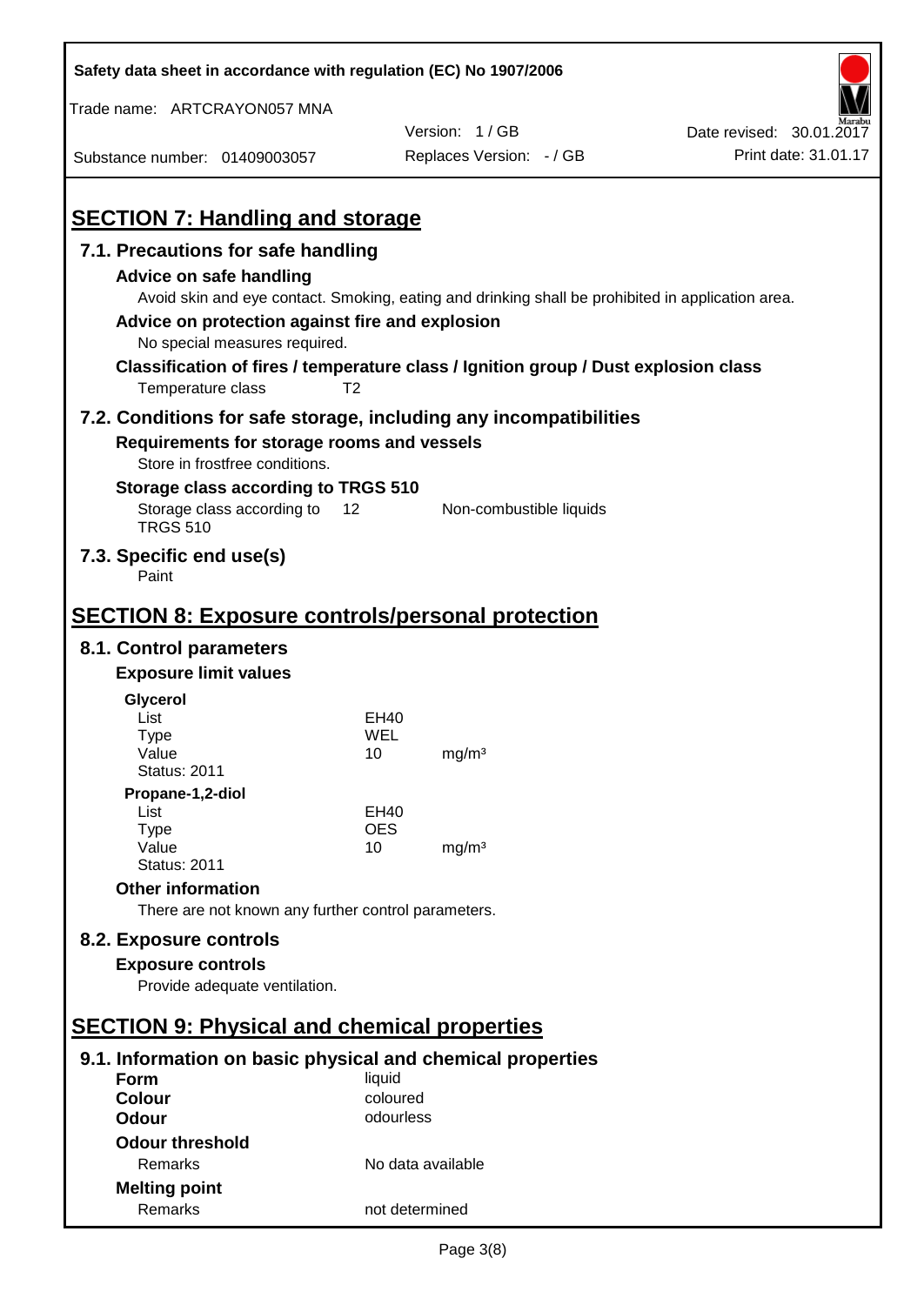| Safety data sheet in accordance with regulation (EC) No 1907/2006                                                           |                                                            |                          |  |  |
|-----------------------------------------------------------------------------------------------------------------------------|------------------------------------------------------------|--------------------------|--|--|
| Trade name: ARTCRAYON057 MNA                                                                                                | Version: 1/GB                                              | Date revised: 30.01.2017 |  |  |
| Substance number: 01409003057                                                                                               | Replaces Version: - / GB                                   | Print date: 31.01.17     |  |  |
| <b>Freezing point</b><br><b>Remarks</b>                                                                                     | not determined                                             |                          |  |  |
| Initial boiling point and boiling range<br>Value<br>Pressure<br>Source<br><b>Flash point</b>                                | 100<br>appr.<br>1.013<br>hPa<br>Literature value           | $^{\circ}C$              |  |  |
| Remarks<br>Evaporation rate (ether $= 1$ ) :<br>Remarks<br><b>Flammability (solid, gas)</b>                                 | Not applicable<br>not determined                           |                          |  |  |
| Not applicable                                                                                                              |                                                            |                          |  |  |
| Upper/lower flammability or explosive limits<br>Lower explosion limit<br>Upper explosion limit<br>Source<br>Vapour pressure | 2,6<br>appr.<br>12,5<br>appr.<br>Literature value          | $%$ (V)<br>$%$ (V)       |  |  |
| Value<br>Temperature<br>Method                                                                                              | 23<br>appr.<br>20<br>°C<br>Value taken from the literature | hPa                      |  |  |
| <b>Vapour density</b><br>Remarks                                                                                            | not determined                                             |                          |  |  |
| <b>Density</b><br>Remarks                                                                                                   | not determined                                             |                          |  |  |
| <b>Solubility in water</b><br>Remarks                                                                                       | miscible                                                   |                          |  |  |
| Ignition temperature<br>Value<br>Source                                                                                     | 371<br>appr.<br>Literature value                           | $^{\circ}C$              |  |  |
| <b>Viscosity</b><br>Remarks<br>Remarks                                                                                      | not determined                                             |                          |  |  |
| 9.2. Other information<br><b>Other information</b><br>None known                                                            |                                                            |                          |  |  |
| <b>SECTION 10: Stability and reactivity</b>                                                                                 |                                                            |                          |  |  |
| 10.1. Reactivity<br>None                                                                                                    |                                                            |                          |  |  |
| 10.2. Chemical stability<br>No hazardous reactions known.                                                                   |                                                            |                          |  |  |
| 10.3. Possibility of hazardous reactions<br>No hazardous reactions known.                                                   |                                                            |                          |  |  |
| 10.4. Conditions to avoid<br>No hazardous reactions known.                                                                  |                                                            |                          |  |  |
| 10.5. Incompatible materials                                                                                                |                                                            |                          |  |  |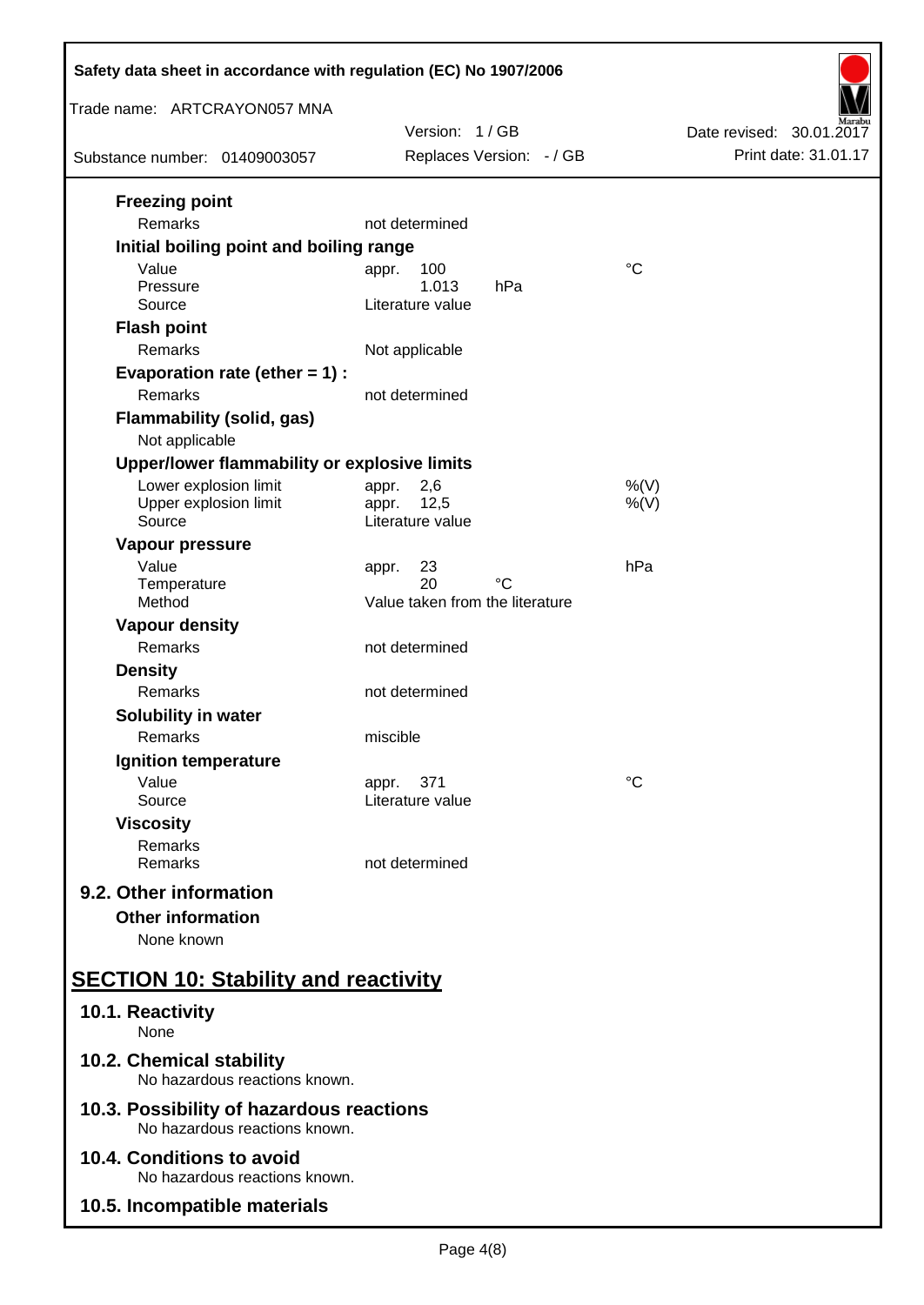| Safety data sheet in accordance with regulation (EC) No 1907/2006<br>Trade name: ARTCRAYON057 MNA |                                                                                                    |                          |
|---------------------------------------------------------------------------------------------------|----------------------------------------------------------------------------------------------------|--------------------------|
|                                                                                                   | Version: 1/GB                                                                                      | Date revised: 30.01.2017 |
| Substance number: 01409003057                                                                     | Replaces Version: - / GB                                                                           | Print date: 31.01.17     |
| None                                                                                              |                                                                                                    |                          |
| 10.6. Hazardous decomposition products<br>No hazardous decomposition products known.              |                                                                                                    |                          |
| <b>SECTION 11: Toxicological information</b>                                                      |                                                                                                    |                          |
| 11.1. Information on toxicological effects                                                        |                                                                                                    |                          |
| <b>Acute oral toxicity</b>                                                                        |                                                                                                    |                          |
| Remarks                                                                                           | Based on available data, the classification criteria are not met.                                  |                          |
| <b>Acute dermal toxicity</b>                                                                      |                                                                                                    |                          |
| <b>Remarks</b>                                                                                    | Based on available data, the classification criteria are not met.                                  |                          |
| <b>Acute inhalational toxicity</b>                                                                |                                                                                                    |                          |
| Remarks                                                                                           | Based on available data, the classification criteria are not met.                                  |                          |
| <b>Skin corrosion/irritation</b>                                                                  |                                                                                                    |                          |
| Remarks                                                                                           | Based on available data, the classification criteria are not met.                                  |                          |
| Serious eye damage/irritation                                                                     |                                                                                                    |                          |
| Remarks                                                                                           | Based on available data, the classification criteria are not met.                                  |                          |
| <b>Sensitization</b>                                                                              |                                                                                                    |                          |
| Remarks                                                                                           | Based on available data, the classification criteria are not met.                                  |                          |
| <b>Mutagenicity</b>                                                                               |                                                                                                    |                          |
| Remarks                                                                                           | Based on available data, the classification criteria are not met.                                  |                          |
| <b>Reproductive toxicity</b>                                                                      |                                                                                                    |                          |
| Remarks                                                                                           | Based on available data, the classification criteria are not met.                                  |                          |
| Carcinogenicity                                                                                   |                                                                                                    |                          |
| Remarks                                                                                           | Based on available data, the classification criteria are not met.                                  |                          |
| <b>Specific Target Organ Toxicity (STOT)</b>                                                      |                                                                                                    |                          |
| <b>Single exposure</b><br><b>Remarks</b>                                                          | Based on available data, the classification criteria are not met.                                  |                          |
| <b>Repeated exposure</b><br>Remarks                                                               | Based on available data, the classification criteria are not met.                                  |                          |
| <b>Aspiration hazard</b>                                                                          |                                                                                                    |                          |
|                                                                                                   | Based on available data, the classification criteria are not met.                                  |                          |
| <b>Experience in practice</b>                                                                     |                                                                                                    |                          |
| risk to health can be expected.                                                                   | Provided all the recommended protective and safety precautions are taken, experience shows that no |                          |
| <b>Other information</b>                                                                          |                                                                                                    |                          |
| There are no data available on the mixture itself.<br>Directive 1999/45/EC and not classified.    | The mixture has been assessed following the conventional method of the Dangerous Preparations      |                          |
| <b>SECTION 12: Ecological information</b>                                                         |                                                                                                    |                          |
| 12.1. Toxicity                                                                                    |                                                                                                    |                          |
| <b>General information</b>                                                                        |                                                                                                    |                          |

There are no data available on the mixture itself.Do not allow to enter drains or water courses.The mixture has been assessed following the summation method of the CLP Regulation (EC) No 1272/2008 and is not classified as dangerous for the environment.

# **12.2. Persistence and degradability**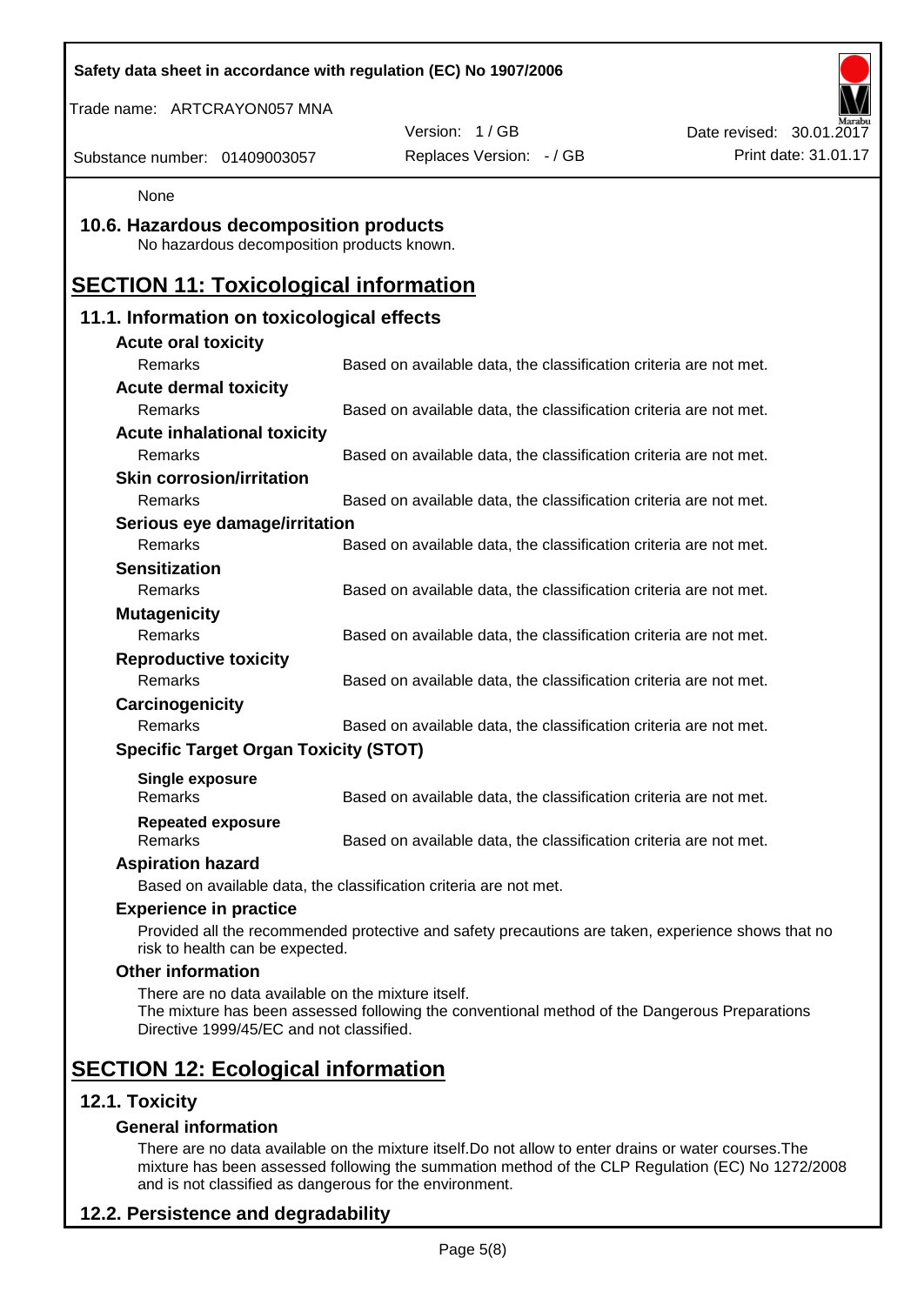| Safety data sheet in accordance with regulation (EC) No 1907/2006                                                   |                                                                                                       |                                                  |
|---------------------------------------------------------------------------------------------------------------------|-------------------------------------------------------------------------------------------------------|--------------------------------------------------|
| Trade name: ARTCRAYON057 MNA                                                                                        |                                                                                                       |                                                  |
| Substance number: 01409003057                                                                                       | Version: 1/GB<br>Replaces Version: - / GB                                                             | Date revised: 30.01.2017<br>Print date: 31.01.17 |
| <b>General information</b>                                                                                          |                                                                                                       |                                                  |
| There are no data available on the mixture itself.                                                                  |                                                                                                       |                                                  |
| 12.3. Bioaccumulative potential<br><b>General information</b><br>There are no data available on the mixture itself. |                                                                                                       |                                                  |
| 12.4. Mobility in soil                                                                                              |                                                                                                       |                                                  |
| <b>General information</b><br>There are no data available on the mixture itself.                                    |                                                                                                       |                                                  |
| 12.5. Results of PBT and vPvB assessment                                                                            |                                                                                                       |                                                  |
| <b>General information</b>                                                                                          |                                                                                                       |                                                  |
| There are no data available on the mixture itself.                                                                  |                                                                                                       |                                                  |
| 12.6. Other adverse effects                                                                                         |                                                                                                       |                                                  |
| <b>General information</b><br>There are no data available on the mixture itself.                                    |                                                                                                       |                                                  |
|                                                                                                                     |                                                                                                       |                                                  |
| <b>SECTION 13: Disposal considerations</b>                                                                          |                                                                                                       |                                                  |
| 13.1. Waste treatment methods                                                                                       |                                                                                                       |                                                  |
| Disposal recommendations for the product<br>with water and put into the drainage system.                            | The product can be placed with other household refuse. Small residues in containers can be washed-out |                                                  |
| Disposal recommendations for packaging                                                                              |                                                                                                       |                                                  |
| Completely emptied packagings can be given for recycling.                                                           | Packaging that cannot be cleaned should be disposed off as product waste.                             |                                                  |
| <b>SECTION 14: Transport information</b>                                                                            |                                                                                                       |                                                  |
| <b>Land transport ADR/RID</b><br>Non-dangerous goods<br>14.1. UN number<br>$UN -$                                   |                                                                                                       |                                                  |
| 14.2. UN proper shipping name                                                                                       |                                                                                                       |                                                  |
| 14.3. Transport hazard class(es)                                                                                    |                                                                                                       |                                                  |
| Class<br>Label                                                                                                      |                                                                                                       |                                                  |
| 14.4. Packing group                                                                                                 |                                                                                                       |                                                  |
| Packing group<br>Transport category                                                                                 | 0                                                                                                     |                                                  |
| 14.5. Environmental hazards                                                                                         |                                                                                                       |                                                  |
| <b>Marine transport IMDG/GGVSee</b><br>14.1. UN number<br>$UN -$                                                    | The product does not constitute a hazardous substance in sea transport.                               |                                                  |
| 14.2. UN proper shipping name                                                                                       |                                                                                                       |                                                  |
| 14.3. Transport hazard class(es)<br>Class                                                                           |                                                                                                       |                                                  |
| Subsidiary risk                                                                                                     |                                                                                                       |                                                  |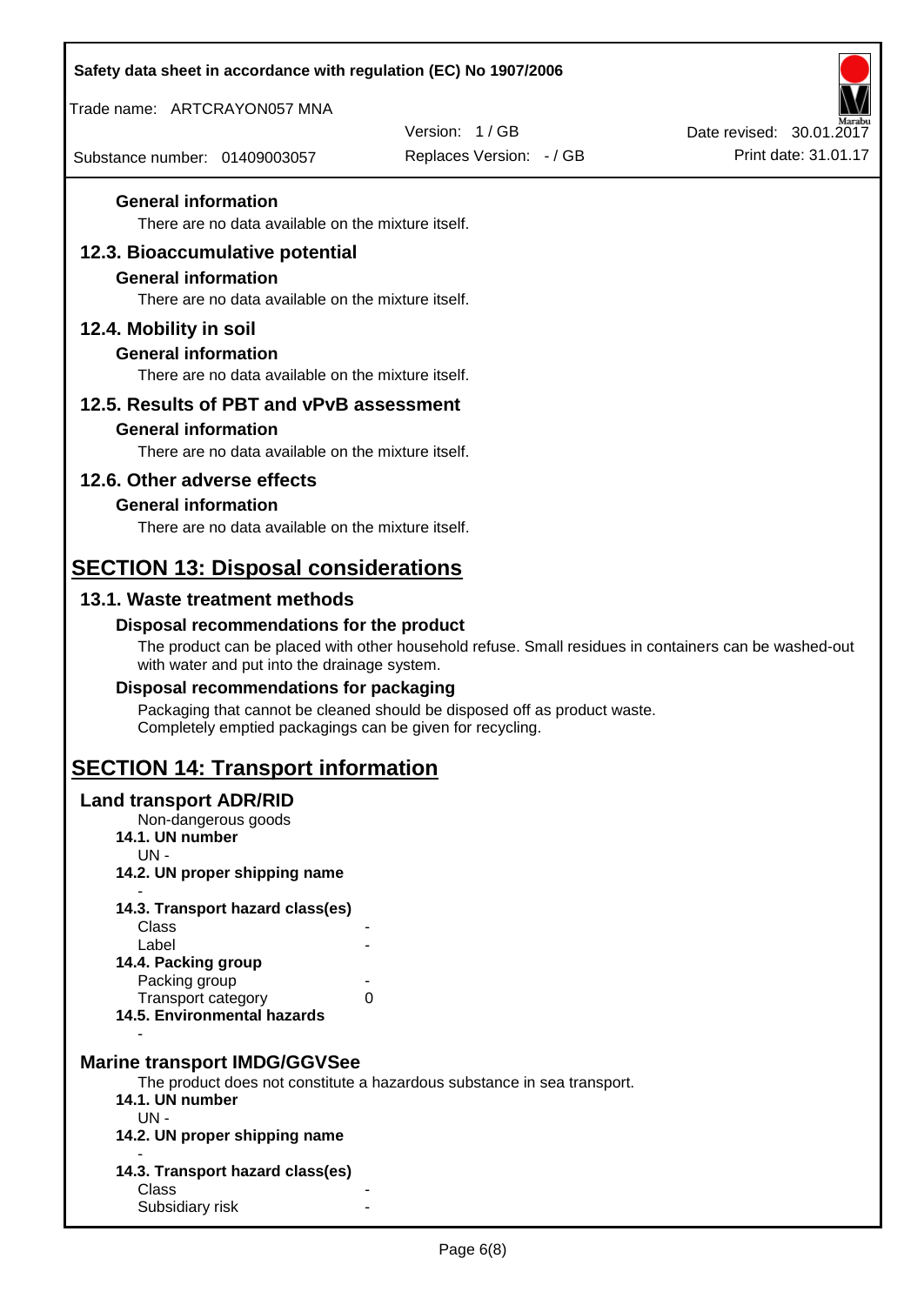|                                                         | Safety data sheet in accordance with regulation (EC) No 1907/2006                                                                                                                                                                                                                                                                                                                                                                                                 |      |                                                                                                                                                                                                         |                                                                                                       |
|---------------------------------------------------------|-------------------------------------------------------------------------------------------------------------------------------------------------------------------------------------------------------------------------------------------------------------------------------------------------------------------------------------------------------------------------------------------------------------------------------------------------------------------|------|---------------------------------------------------------------------------------------------------------------------------------------------------------------------------------------------------------|-------------------------------------------------------------------------------------------------------|
| Trade name: ARTCRAYON057 MNA                            |                                                                                                                                                                                                                                                                                                                                                                                                                                                                   |      |                                                                                                                                                                                                         |                                                                                                       |
|                                                         |                                                                                                                                                                                                                                                                                                                                                                                                                                                                   |      | Version: 1/GB                                                                                                                                                                                           | Date revised: 30.01.2017                                                                              |
| Substance number: 01409003057                           |                                                                                                                                                                                                                                                                                                                                                                                                                                                                   |      | Replaces Version: - / GB                                                                                                                                                                                | Print date: 31.01.17                                                                                  |
| 14.4. Packing group<br>Packing group<br>no              | 14.5. Environmental hazards                                                                                                                                                                                                                                                                                                                                                                                                                                       |      |                                                                                                                                                                                                         |                                                                                                       |
| Air transport ICAO/IATA<br>14.1. UN number              |                                                                                                                                                                                                                                                                                                                                                                                                                                                                   |      | The product does not constitute a hazardous substance in air transport.                                                                                                                                 |                                                                                                       |
| $UN -$                                                  | 14.2. UN proper shipping name                                                                                                                                                                                                                                                                                                                                                                                                                                     |      |                                                                                                                                                                                                         |                                                                                                       |
| Class                                                   | 14.3. Transport hazard class(es)                                                                                                                                                                                                                                                                                                                                                                                                                                  |      |                                                                                                                                                                                                         |                                                                                                       |
| Subsidiary risk<br>14.4. Packing group<br>Packing group | 14.5. Environmental hazards                                                                                                                                                                                                                                                                                                                                                                                                                                       |      |                                                                                                                                                                                                         |                                                                                                       |
| <b>Other information</b><br>no                          | Transport within the user's premises:<br>Always transport in closed containers that are upright and secure.                                                                                                                                                                                                                                                                                                                                                       |      | 14.7. Transport in bulk according to Annex II of Marpol and the IBC Code                                                                                                                                | Ensure that persons transporting the product know what to do in the event of an accident or spillage. |
|                                                         | <b>SECTION 15: Regulatory information</b>                                                                                                                                                                                                                                                                                                                                                                                                                         |      |                                                                                                                                                                                                         |                                                                                                       |
| or mixture                                              |                                                                                                                                                                                                                                                                                                                                                                                                                                                                   |      |                                                                                                                                                                                                         | 15.1. Safety, health and environmental regulations/legislation specific for the substance             |
| <b>VOC</b>                                              |                                                                                                                                                                                                                                                                                                                                                                                                                                                                   |      |                                                                                                                                                                                                         |                                                                                                       |
| VOC (EU)                                                |                                                                                                                                                                                                                                                                                                                                                                                                                                                                   | 13,5 | %                                                                                                                                                                                                       |                                                                                                       |
| <b>Other information</b>                                |                                                                                                                                                                                                                                                                                                                                                                                                                                                                   |      |                                                                                                                                                                                                         |                                                                                                       |
|                                                         |                                                                                                                                                                                                                                                                                                                                                                                                                                                                   |      | The product does not contain substances of very high concern (SVHC).                                                                                                                                    |                                                                                                       |
| <b>Other information</b>                                | All components are contained in the TSCA inventory or exempted.<br>All components are contained in the AICS inventory.<br>All components are contained in the PICCS inventory.<br>All components are contained in the DSL inventory.<br>All components are contained in the IECSC inventory.<br>All components are contained in the NZIOC inventory.<br>All components are contained in the ENCS inventory.<br>All components are contained in the ECL inventory. |      |                                                                                                                                                                                                         |                                                                                                       |
|                                                         | 15.2. Chemical safety assessment                                                                                                                                                                                                                                                                                                                                                                                                                                  |      | For this preparation a chemical safety assessment has not been carried out.                                                                                                                             |                                                                                                       |
|                                                         | <b>SECTION 16: Other information</b><br><b>Supplemental information</b>                                                                                                                                                                                                                                                                                                                                                                                           |      |                                                                                                                                                                                                         |                                                                                                       |
|                                                         |                                                                                                                                                                                                                                                                                                                                                                                                                                                                   |      | This information is based on our present state of knowledge. However, it should not constitute a<br>guarantee for any specific product properties and shall not establish a legally valid relationship. | Relevant changes compared with the previous version of the safety data sheet are marked with: ***     |

The information in this Safety Data Sheet is based on the present state of knowledge and current